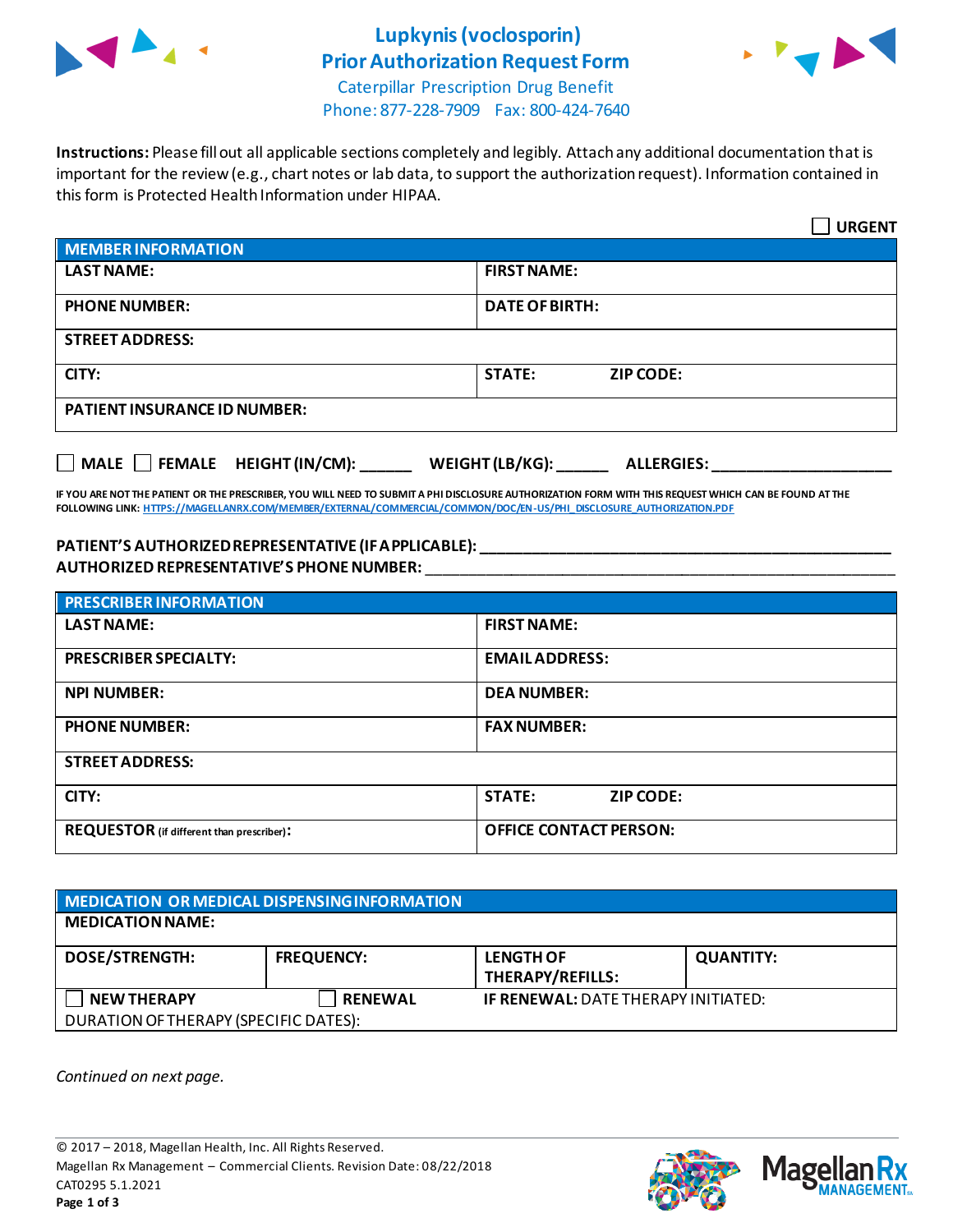

## **Lupkynis (voclosporin) Prior Authorization Request Form**



Caterpillar Prescription Drug Benefit Phone: 877-228-7909 Fax: 800-424-7640

| MEMBER'S LAST NAME:                                                                                                                                              | <b>MEMBER'S FIRST NAME:</b>                                                                     |                                                       |  |  |
|------------------------------------------------------------------------------------------------------------------------------------------------------------------|-------------------------------------------------------------------------------------------------|-------------------------------------------------------|--|--|
|                                                                                                                                                                  | 1. HAS THE PATIENT TRIED ANY OTHER MEDICATIONS FOR THIS CONDITION?                              | YES (if yes, complete below)<br><b>NO</b>             |  |  |
| <b>MEDICATION/THERAPY (SPECIFY</b><br>DRUG NAME AND DOSAGE):                                                                                                     | <b>DURATION OF THERAPY (SPECIFY</b><br>DATES):                                                  | <b>RESPONSE/REASON FOR</b><br><b>FAILURE/ALLERGY:</b> |  |  |
| <b>2. LIST DIAGNOSES:</b>                                                                                                                                        |                                                                                                 | ICD-10:                                               |  |  |
| $\square$ Lupus Nephritis (LN)                                                                                                                                   |                                                                                                 |                                                       |  |  |
| □ Other diagnosis:<br>$ICD-10$                                                                                                                                   |                                                                                                 |                                                       |  |  |
| <b>PRIOR AUTHORIZATION.</b>                                                                                                                                      | 3. REQUIRED CLINICAL INFORMATION: PLEASE PROVIDE ALL RELEVANT CLINICAL INFORMATION TO SUPPORT A |                                                       |  |  |
| <b>Clinical Information:</b>                                                                                                                                     |                                                                                                 |                                                       |  |  |
| Is this drug being prescribed to this patient as part of a treatment regimen specified within a sponsored clinical<br>trial? $\Box$ Yes $\Box$ No                |                                                                                                 |                                                       |  |  |
| Does the patient have Class III/Class IV disease? $\square$ Yes $\square$ No please submit documentation                                                         |                                                                                                 |                                                       |  |  |
|                                                                                                                                                                  | Does the patient have Class V disease? $\square$ Yes $\square$ No please submit documentation   |                                                       |  |  |
| Does the patient have a urine protein to creatinine (UPCR) ratio of $\geq$ 1.5 mg/mg?<br>$\Box$ Yes $\Box$ No please submit documentation                        |                                                                                                 |                                                       |  |  |
| Does the patient have a urine protein to creatinine (UPCR) ratio of $\geq$ 2 mg/mg?<br>$\Box$ Yes $\Box$ No please submit documentation                          |                                                                                                 |                                                       |  |  |
| Does the patient have an estimated glomerular filtration rate (eGFR) of $\leq$ 45 mL/minute?<br>$\Box$ Yes $\Box$ No please submit documentation                 |                                                                                                 |                                                       |  |  |
| Will the patient take Lupkynis with mycofenolate? $\square$ Yes $\square$ No                                                                                     |                                                                                                 |                                                       |  |  |
| Will the patient take Lupkynis with low-dose steroids? $\Box$ Yes $\Box$ No                                                                                      |                                                                                                 |                                                       |  |  |
| Has the patient tried and failed, or have an absolute contraindication to, Benlysta (belimumab)?<br>$\Box$ Yes $\Box$ No please submit documentation             |                                                                                                 |                                                       |  |  |
| Is Lupkynis being prescribed by, or in consultation with, a nephrologist or rheumatologist? $\Box$ Yes $\Box$ No                                                 |                                                                                                 |                                                       |  |  |
| Are there any other comments, diagnoses, symptoms, medications tried or failed, and/or any other information the<br>physician feels is important to this review? |                                                                                                 |                                                       |  |  |
|                                                                                                                                                                  |                                                                                                 |                                                       |  |  |
| Please note: Not all drugs/diagnosis are covered on all plans. This request may be denied unless all required<br>information is received.                        |                                                                                                 |                                                       |  |  |

© 2017 – 2018, Magellan Health, Inc. All Rights Reserved. Magellan Rx Management – Commercial Clients. Revision Date: 08/22/2018 CAT0295 5.1.2021